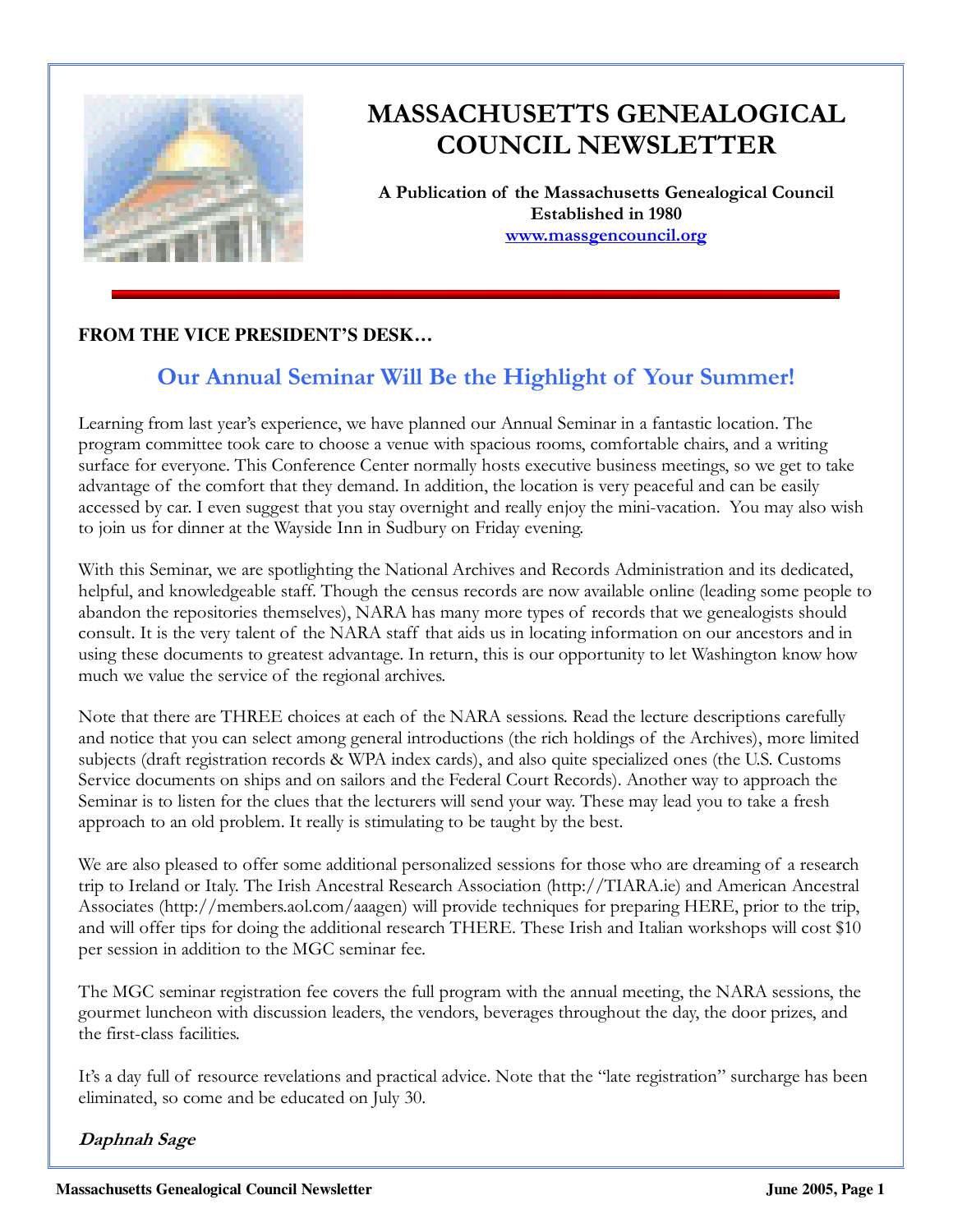# **MASSACHUSETTS GENEALOGICAL COUNCIL BOARD** 2003-2004

Bernard J. Couming, President Ann Dzindolet, Archives Daphnah Sage, Vice President Shirley Barnes, Civil Records

### MEETING SCHEDULE

The MGC Board meets on Saturdays, from 1p.m. to 4p.m., four times a year at the National Archives in Waltham, unless otherwise noted. Meetings are open to all interested genealogists. Massachusetts genealogical organizations are urged to send a representative to these meetings.

### OFFICERS DIRECTORS

Peter Viles, Treasurer Christine Sweet-Hart, Newsletter Editor Sandra Gambone, Secretary Georgie Hallock, Assistant Editor Sharon Sergeant, Programs Bobby Lyman, Publicity Sheila FitzPatrick, Ways & Means Bob Stone, Webmaster

# HISTORY AND MISSION STATEMENT

The Massachusetts Genealogical Council was founded in 1980, and has dedicated itself to serving the interests of the state's genealogical community.

The Council's stated purposes are: to act as advocates in monitoring legislative and administrative activities of governmental agencies which affect genealogists; to sponsor and present legislation and programs designed to expand the resources and accessibility of services; to develop and promote the growth, education and exchange of ideas among persons and organizations interested in the pursuit of genealogy; and to provide other activities to advance genealogy.

## MEMBERSHIP

Membership in the Council is open to any person or organization interested in its activities upon payment of dues. The membership year runs from 1 January to 31 December. Dues are \$10 for individual; \$15 for family (same mailing address), and \$15 for organizations. Dues are NOT tax deductible.

# MGC MEMBER ORGANIZATIONS

| Afro-American Historical and Genealogical Society                            | The Jewish Genealogical Society of Greater Boston                                                                                                       |  |  |
|------------------------------------------------------------------------------|---------------------------------------------------------------------------------------------------------------------------------------------------------|--|--|
| Allen County Public Library, Indiana                                         | The Massachusetts Society of Genealogists                                                                                                               |  |  |
| Central Massachusetts Genealogical Society<br>Descendants of Whaling Masters | The Massachusetts Society of Mayflower<br>Descendants                                                                                                   |  |  |
| <b>Essex Society of Genealogists</b>                                         | The National Society of the Daughters of the<br>American Revolution<br>New England Historic Genealogical Society<br><b>Plymouth County Genealogists</b> |  |  |
| Friends of the Silvio O. Conte Archives                                      |                                                                                                                                                         |  |  |
| The Genealogical Roundtable                                                  |                                                                                                                                                         |  |  |
| Greater Boston Chapter of the Assn. of<br>Professional Genealogists          | The Waltham Historical Society                                                                                                                          |  |  |
| The Irish Ancestral Research Association                                     |                                                                                                                                                         |  |  |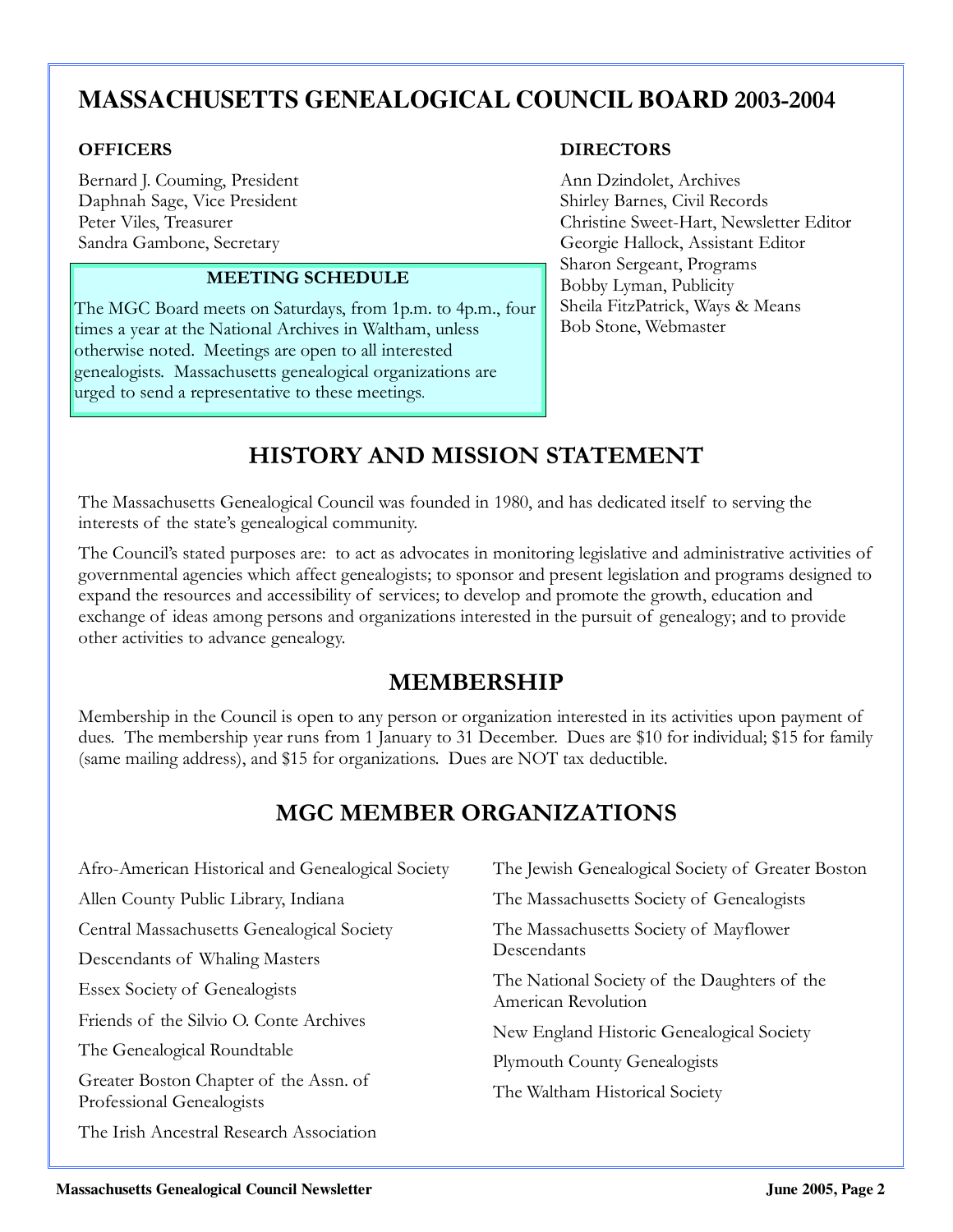# HISTORIAN FINDS J.P. MORGAN CHASE & CO. ACCEPTED SLAVES AS COLLATERAL

Editors Note: This article ran in the May 10, 2005 issue of the Wall Street Journal. MGC is following up on the whereabouts of the 20,000 record database referenced in the article. Information obtained to date from the lead historian at History Associates, Inc. indicates that the records should be available to those who wish to see them. Further follow-up is planned. Any update will be posted in the next newsletter.

J.P. Morgan Chase & Co. of Louisiana, formerly Citizens Bank of Louisiana, was found to have accepted thousands of slaves as collateral for securing loans between the years of 1834 and 1861. When customers defaulted on their loans, the bank ended up owning the slaves.

The discovery was made after the bank, having acquired Bank One the previous year, financed a bond issue for the City of Chicago in 2003. The transaction activated the city's Business, Corporate and Slavery Era Insurance Ordinance, that requires businesses dealing with the city to reveal slavery ties as a way of demonstrating slavery's impact as well as a pathway to the discussion of reparations to slave descendants.

The records were tracked down by a historian, James Lide, of History Associates, Inc., which does research for corporations. Having found nothing in the bank's New York records, Mr. Lide contacted Tulane University. He found what he sought in the records of the Citizen's Bank board meeting minutes.

His search led him from Tulane University to several Louisiana parishes to obtain supporting documentation for the information discovered in the board minutes. Additionally, they found a large group of Citizens' archived records in the basement of a government building. All told, they managed to account for more than 20,000 references to slavery within them including another bank's records tied to J.P. Morgan, that of the New Orleans Canal & Banking Company.

J.P. Morgan issued a public apology for the actions of the banks and established a scholarship fund for African-American students from Louisiana in the amount of \$5 million dollars.

# BOOKS OF INTEREST

The National Historical Publishing Company of Tennessee, established in February 1988, has published a series of indices to NARA records that include how to request the forms and documents that they index. Their catalog is available at www.nationalhistoricalpublishingco.com, order desk: 1-800-729-3885, fax: 1-931- 722-7293, and customer service: 1-931-722-5706. The volumes range in price from \$36.00 to \$335.00. All are transcribed by Virgil D. White.

Index to Medal of Honor Recipients 1863-1978 Index to US Military Pension Applications of Remarried Widows 1812-1911 Genealogical Abstracts of Revolutionary War Pension Files, Volumes I-IV Index to Revolutionary War Service Records Index to War of 1812 Pension Files Index to Pension Applications for Indian Wars Service Between 1817 and 1898 Index to Volunteer Soldier In Indian Wars & Disturbances 1815-1858 Index to Old Wars Pension Files 1815-1926 Index to Mexican War Pension File Index to Volunteer Soldiers 1784-1811 Index to Georgia Civil War Confederate Pension Files Index to Texas CSA Pension File Register of Florida CSA Pension Applications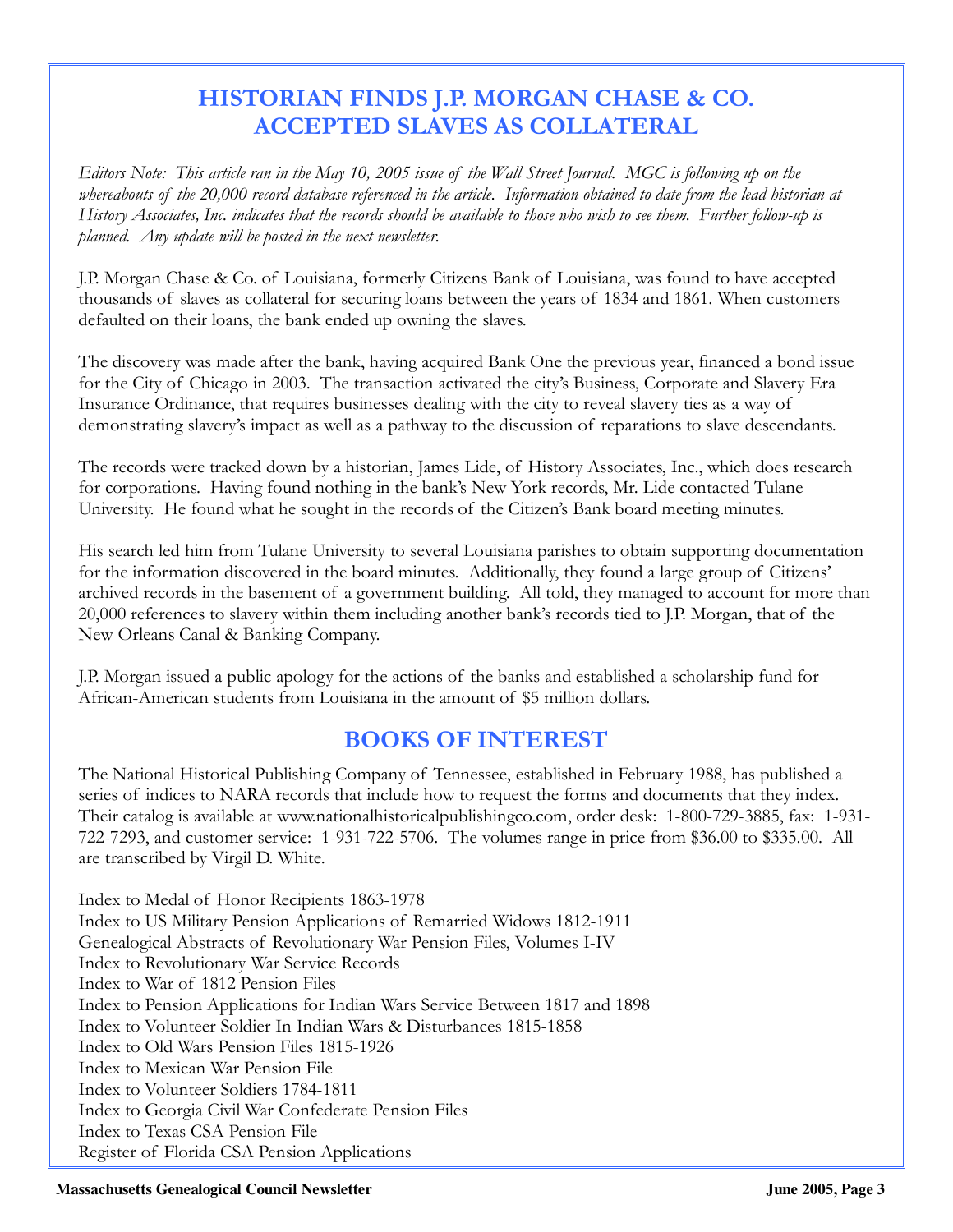# MILITARY VETS NEEDED FOR ORAL HISTORY PROJECTS

The Veterans History Project, created in 2000 by the United States Congress, includes three local Massachusetts organizations: Veterans' Voices, Oral History at Battleship Cove, located in Fall River, (www.battleshipcove.com); Veterans Education Project, located in Amherst, (http://vetsed.org); and Veterans' Oral History Project, located in Natick, (www.natickvets.org). They are part of the larger project of the American Folklife Center at the Library of Congress, (www.loc/vets).

These Massachusetts-based organizations are Library of Congress project partners in conducting and collecting oral history interviews for both wartime and peacetime service veterans. Their focus is to preserve the memories of veterans who served in the military as well as civilian volunteers and war industry workers while they are still here to speak of them.

The Library of Congress is in the process of creating a catalog of all project participants, their oral histories, and other documentation submitted to the project, including those held by the above project partners in their collections.

The information gathered is twofold: a biographical information section listing demographic information and military history on the contributing individual; as well as collection information section listing what their contribution was, and in what format it was submitted.

I went online and found the following information fields on one veteran: name, date of birth, place of birth, status [veteran/civilian/war work], war or conflict, dates of service, branch of service, unit of service, location(s) of service, highest rank, awards, whether or not a prisoner of war, and any service related injury(ies). The collection information included: type of resource [film/video], name of interviewer, name of donor, donor affiliation/organization, collection #, subjects [discussed], and citation information.

A Project Kit is available to interested participants by calling 1-888-371-5848 or online at www.loc.gov/vets. The online kit contains release forms, instructions on how to make audio/visual recordings, and a memoir kit to help you write your own story. All information is downloadable using Adobe Acrobat free software.

Appropriate for this project are: narratives, memoirs/letters, photographs (black & white or color), diaries/journals, and maps. The Project is NOT looking for medals, canteens, uniforms, helmets, dog tags, weapons, or military equipment as there are other organizations that collect that type of memorabilia. To view the list of organizations, please see

http://www.loc.gov/vets/relatedrepositories.html# artifact

Copies of Library of Congress collection materials may be viewed at the Library of Congress by appointment [contact VHP at 202-707-4916]. Some local collections may be available via interlibrary loan. Check the websites for availability of local collection materials.

# SECOND VETERANS CEMETERY TO OPEN IN MASSACHUSETTS

Press Release [edited] June 3, 2005, Executive Office of Health and Human Services, www.mass.gov

Governor Mitt Romney joined Department of Veterans' Services Secretary Thomas Kelley as well as federal, state, and local officials to announce a \$3 million improvement plan for the state veterans' cemetery in Winchendon on June 7th. The governor outlined details of the plan during the cemetery's formal dedication ceremony.

The 210-acre Winchendon site joins Agawam as the second state cemetery opened in the last five years. A federal cemetery for veterans is located in Bourne.

"With the completion of the two state veteran cemeteries, families will now have more options to choose a final resting place closer to home." said Kelley. The federal government funded the design and construction of the two state cemeteries. The state funds the continuing administration costs.

Both Winchendon and Agawam extend full military honors to all veterans at interment. Pre-registration is available. For driving directions or information, call the cemetery office at 978-297-9501.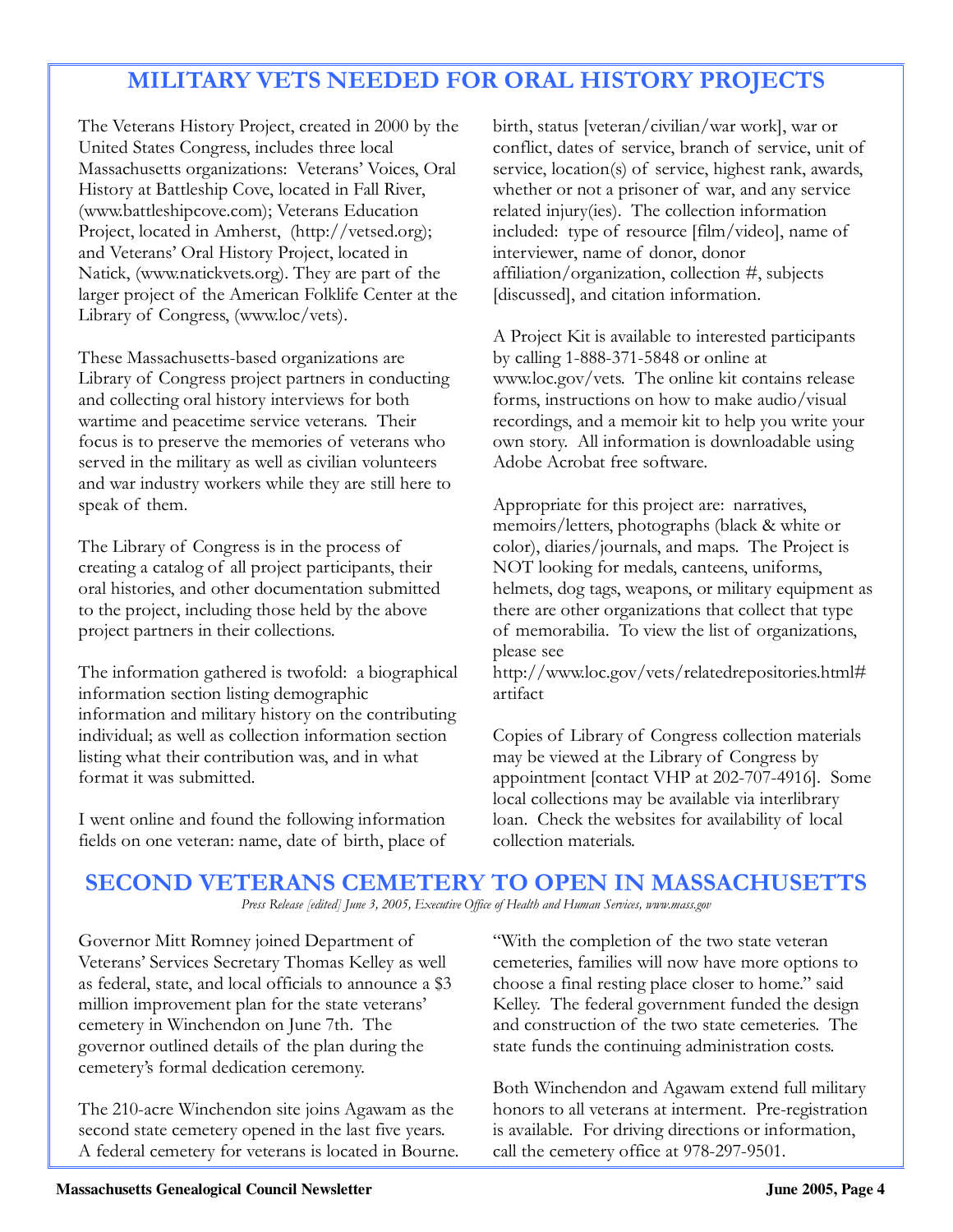# THE PEABODY HOUSE FOR CRIPPLED CHILDREN RECORDS ON EXHIBIT AT THE NEWTON HISTORY MUSEUM

From an article in the Boston Sunday Globe, 28 April 2005



The Newton History Museum (http://www.ci.newton.ma.us/jackson/default.asp), located at 527 Washington Street in Newton, sponsored an exhibit entitled "We Lived at the Peabody Home," through the end of June. The Peabody Home for Crippled Children was founded by Mrs. Harriet M. Peabody in 1894. Shortly after founding the Home and raising money to support it, she left town; never to be heard from again. The Home operated for 67 years before closing. It was bought in 1979, and the PBS series "This Old House" developed the property into a five-unit condominium complex.

The majority of the patients who were in the Home suffered from bone and joint tuberculosis. Dr. Robert Lovett, an Orthopedic Surgeon from Harvard Medical School was the Surgeon-in-Chief for the Home from 1899-1924. As well, physicians from Children's Hospital were involved in the care of the patients. Dr. Lovett was the first in Massachusetts to use a program of curative surgery combined with heliotherapy, which involved exposing patients to fresh air and sunshine, to heal what was referred to as surgical tuberculosis.

In the 1930s and 1940s, the Home reached its peak, caring for as many as 100 patients at a time. Families would leave their children there for years. Visitation was only allowed one Sunday a month. Many parents never visited at all. Although many patients ended up being institutionalized for life, there were many who were released back to their families after several years of treatment, never to speak of their time there.

Annual Reports from the 1920s to the 1950s in the Museum's collections include many photographs of the patients in the Home during that time. Many other photographs from the time the Home was in operation are also in the Museum's collections and were a part of this exhibit.

This article and exhibit have a personal connection, as my great-aunt was a patient in the Peabody Home for seven years. She had contracted tuberculosis in-utero, and it was not detected until she was a child. To my knowledge, she has never spoken of her time at the Home. It could not have been a pleasant time, as she spent most of her time strapped to an ironing-board type of contraption. Upon her release, she went home only to find that her father had passed away in the interim.

A reunion of former patients was held the beginning of May at the Museum. Most had not seen or heard from each other since their stay in the Home.

— **Christine Sweet-Hart**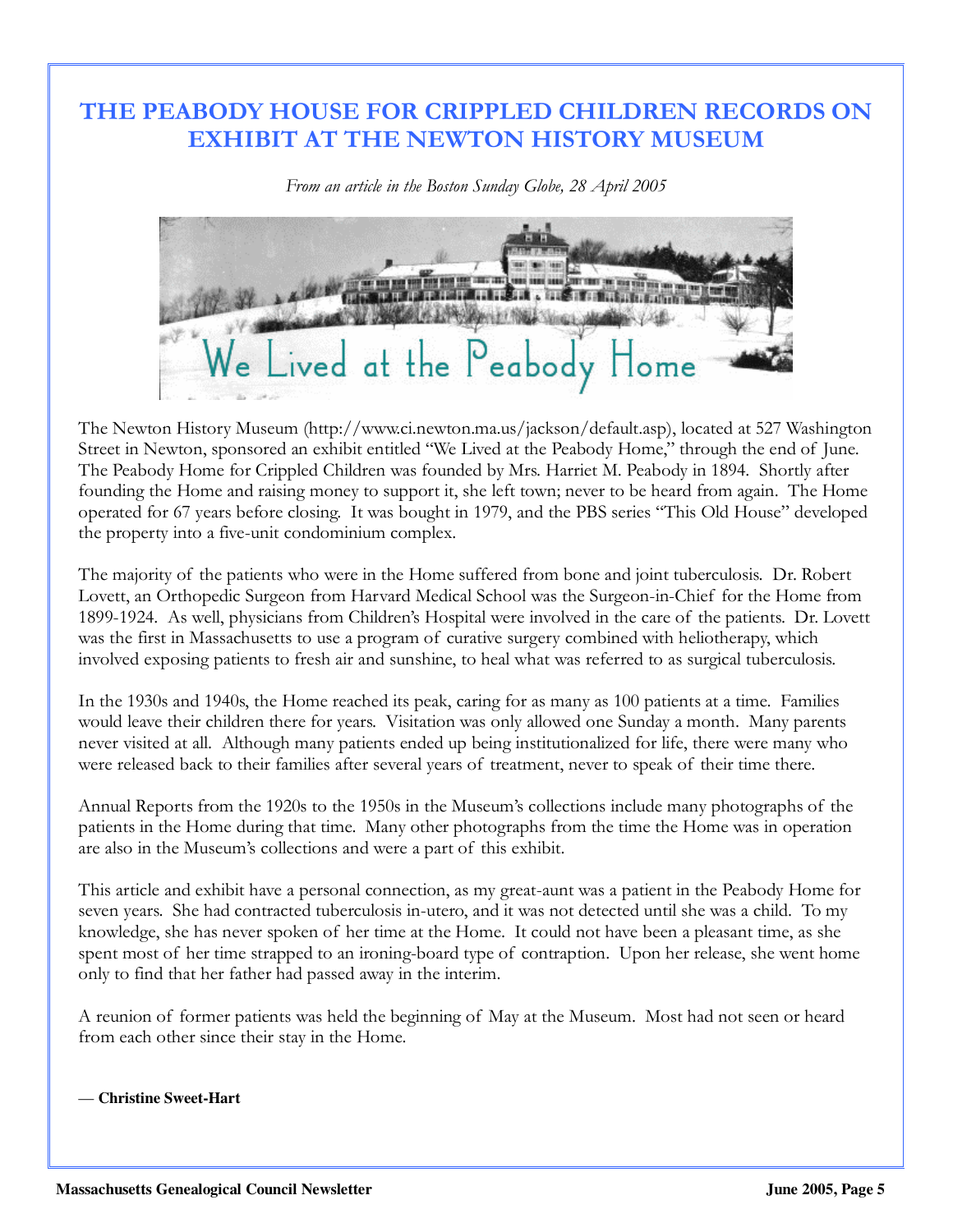# GUIDE TO THE MASSACHUSETTS PUBLIC RECORDS LAW NOW ONLINE

Published by the office of the Secretary of the Commonwealth, William Francis Galvin, A Guide to the Massachusetts Public Records Law is now available for download at www.sec.state. ma.us/pre.

This 53-page document includes sections on Commonly Asked Questions, Overview of the Public Records Law, The Public Records Law, 950 CMR: Office of the Secretary of the Commonwealth, and Examples of Exemption (a) Statutes. The last revision was 2004.

The document includes such issues as Rights to Access, Promptness of Access, and Fees for Records Copies. It covers all public records for Massachusetts with citations to the statutes in Massachusetts General Law pertaining to each type of public record available, making it a very comprehensive listing.

# ROMNEY SIGNS REPEAL OF COLONIAL ERA INDIAN PROHIBITION ACT

Press Release May 20, 2005, Executive Department, www.mass.gov

Governor Mitt Romney signed a bill repealing an archaic law that prohibited Native Americans from entering or being found in Boston.

The law hasn't been enforced in centuries, but Romney said its abolition is a symbolic measure that underscores the openness and tolerance of modern-day Massachusetts.

"It is our hope that signing this bill into law will provide some closure to a very painful and old chapter in Massachusetts history," said Romney, "This archaic law belongs in the history books, not the law books."

The law was passed in 1675 during King Philip's War between colonists and local tribes. Under the Indian Imprisonment Act, any Native American found inside the borders of Boston was subject to confinement. Editors Note: This press release was edited for space.

# UPCOMING EVENTS

### Genealogy in a Nutshell Lectures at NEHGS, 101 Newbury Street, Boston, Massachusetts

| July $6, 9$ | Passenger Arrival Lists - Walter Hickey                                                                | 10:15a.m. |
|-------------|--------------------------------------------------------------------------------------------------------|-----------|
|             | July 13, 16 Unique Challenges in French Canadian Research – Pauline Cusson                             | 10:15a.m. |
|             | July 20, 23 Researching Newfoundland Ancestors – Judith Lucey                                          | 10:15a.m. |
|             | July 27, 30 Hurdling Brick Walls: Case Studies from New England Genealogy -<br>David C. Dearborn, FASG | 10:15a.m. |

### Other Genealogical Offerings

July 10 through 16: The National Institute on Genealogical Research, National Archives Building, Washington, D.C., and College Park, Maryland; http://www.rootsweb.com/~natgenin/

July 26 though 29: Building a Lasting Legacy,  $37<sup>th</sup>$  Annual Brigham Young University Genealogy and Family History Conference, BYU Conference Center, Provo, Utah, http://ce.byu.edu/cw/cwgen/

October 27 through 30: Opening Our Hearts…Opening Our Minds, Annual Conference of the Afro-American Historical and Genealogical Society, Inc., Kellogg Conference Center, Washington, D.C.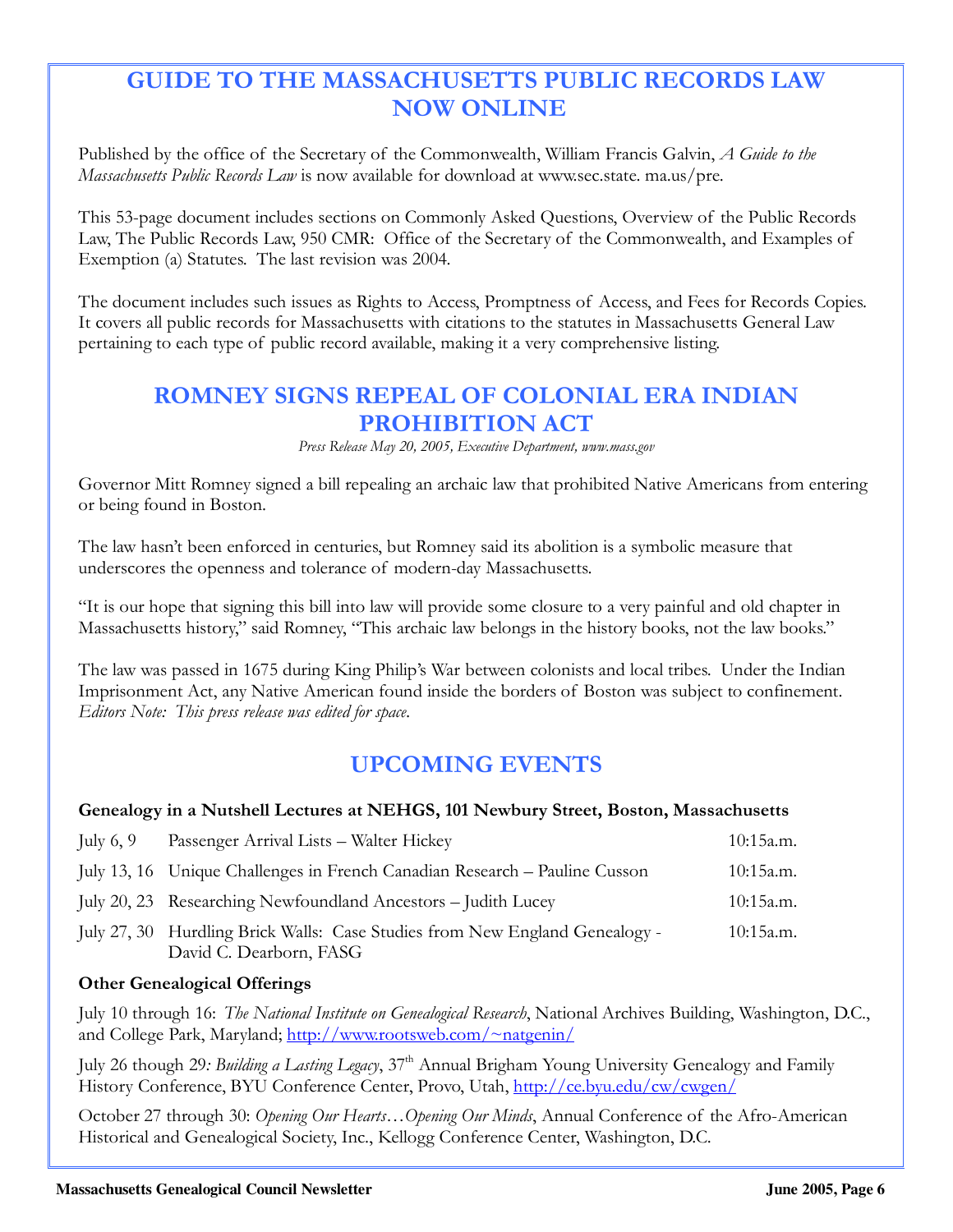# **MGC ANNUAL MEETING 2005**  AGENDA

The 2005 Annual Meeting will be held on July 30, 2005 at the Conference Center at Marlborough, Massachusetts, from 9:00a.m. to 9:45a.m.

- I. Call to Order
- II. Reading and Approval of the Minutes of the 2004 Annual Meeting
- III. President's/Vice-President's Report
- IV. Treasurer's Report
- V. Civil Records Report

### VI. Election of Officers for 2005/2006

Sharon Sergeant, Chair of the Nominating Committee, will present a slate of Officers and Directors to the membership for their approval. Additional nominations may be made from the floor with the permission of the person being nominated. The nominations are:

OFFICERS: President: Daphnah Sage

Vice-President: Mary Ellen Grogan

Treasurer: Benjamin Woznick

Secretary: Peter Viles

DIRECTORS: Archives: Ann Dzindolet

Civil Records: Shirley Barnes

Newsletter: Christine Sweet-Hart

Programs: Sharon Sergeant

Publicity: Michael Brophy

Ways & Means: Sheila FitzPatrick

### VII. Other New Business

A. Announcements

This is an opportunity for members to share information that may relate to everyone.

B. Adjournment to Program:

The program features speakers from the National Archives and Records Administration, Northeast Region, and focuses on records in federal archives of interest to genealogists.

The presentations include: How to Find Information on People and Places in Federal Records; Archival Research Strategies and Techniques; Records of the U.S. Customs Service; Beyond Names and Ages, Clues in the Census; Federal Court Records; Using Federal Records for Local History Research; Immigrant Ancestors; In a New York State of Mind; Pathways to Records Case Studies.

Presentations on Irish (The Irish Ancestral Research Association) and Italian (American Ancestral Associates) research will also be given.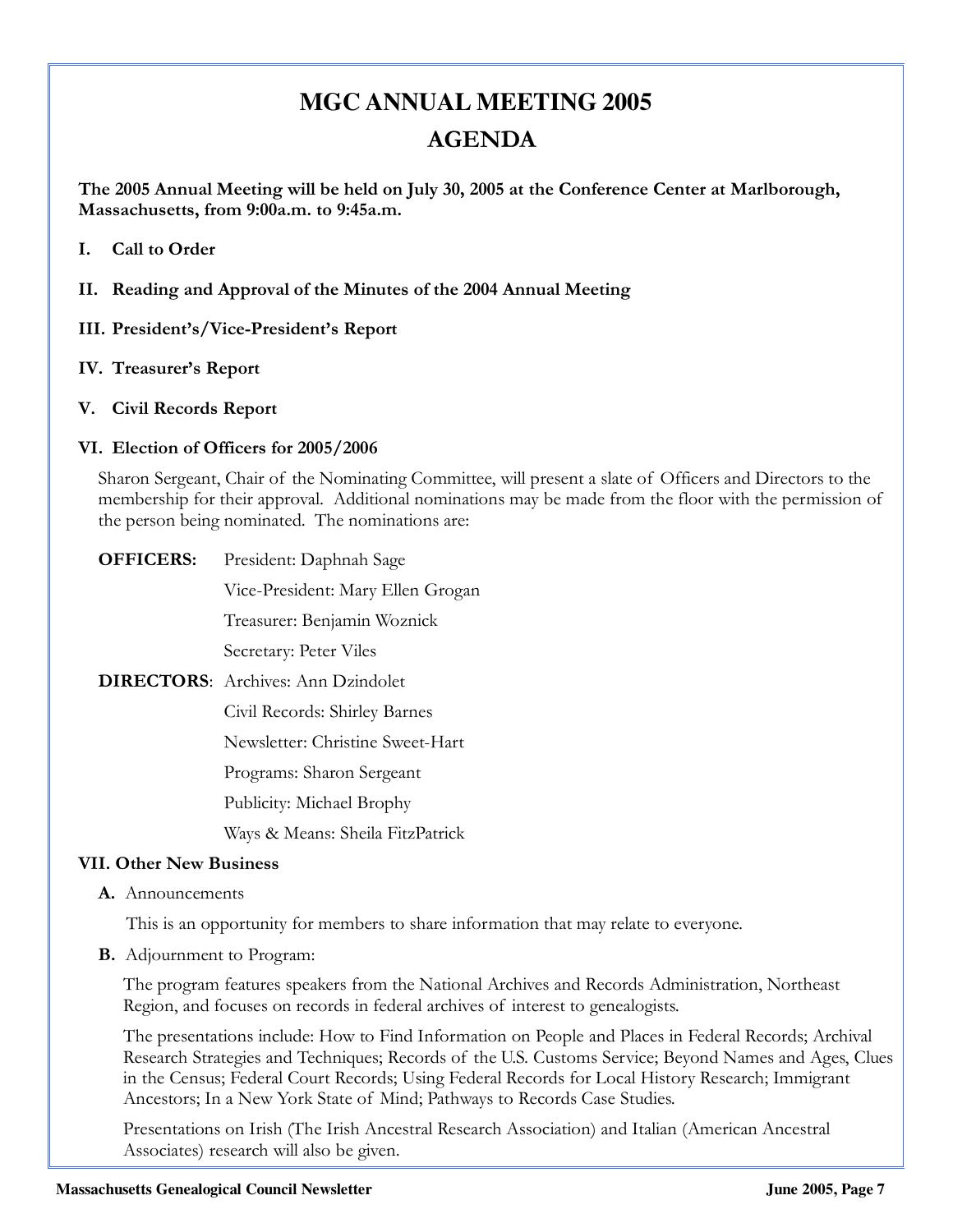# THE MASSACHUSETTS GENEALOGICAL COUNCIL NATIONAL ARCHIVES AND RECORDS ADMINISTRATION Northeast Region Will Jointly Present A One-Day Seminar Saturday, July 30, 2005 The Conference Center at Marlborough, Massachusetts Optional Workshops will also be provided by THE IRISH ANCESTRAL RESEARCH ASSOCIATION (TIARA) AMERICAN ANCESTRAL ASSOCIATES Italian Specialties

### MGC/NARA PROGRAM

8:00am to 10:30am Registration in the Auditorium Lobby; Vendors Open; Light Refreshments.

9:00am to 9:45am Massachusetts Genealogical Council Annual Meeting will take place in the Auditorium.

10:00am to 10:30am (Auditorium) KEYNOTE ADDRESS: Diane LeBlanc, Regional Administrator, National Archives and Records Administration – Northeast Region: The Next 5 Years, 10 Years, 20 Years. 2005 marks NARA's 20th anniversary as an independent agency. Dr. Allen Weinstein takes the reins as the 9th Archivist of the United States. What will NARA's Northeast Region look like in 5-20 years?

#### 10:45am to 11:45am

**NARA** TRACK 1: Horace Waters. How to Find Information on People and Places in Federal Records: Finding aids include Indexes and Records Lists. Learn what they are, how they work, the different varieties, as well as the problems and challenges. Also learn how the Soundex system actually works.

NARA TRACK 2: Jean Nudd. *Archival Research Strategies and Techniques*: Basic research practices include what to expect when you visit an archive; how to locate information about collections through the Internet; and how to evaluate sources and put the data in context. This discussion includes accessing the online Archival Research Catalog (ARC) and NARA's Access to Archival Databases (AAD).

NARA TRACK 3: Michael Moore. Records of the U.S. Customs Service: A treasure trove for those researching ships, the men who sailed them, their voyages, outgoing and returning crew lists, shipping articles (contracts), deceased and deserted seamen, and vessel documentation; variations in records and scope from port to port.

12:00 pm to 1:30 pm Full Buffet Lunch Served in the Atrium Dining Room; Vendors Open; Members of the Association of Professional Genealogists will be hosting discussion topic tables in the Dining Room. [Note: please let us know on your registration form if you need a special meal.]

### 1:30 pm to 2:30 pm

**NARA** TRACK 1: Horace Waters. *Beyond Names and Ages, Clues in the Census*: Information in the census records that will lead you to other records, sources. This lecture will focus on these clues, and tell you where to go next.

NARA TRACK 2: Walter V. Hickey. Federal Court Records: Legal proceedings in bankruptcy, criminal, admiralty, and civil actions, document people and business relationships, as well as economic, social, and political trends.

NARA TRACK 3: Stuart Culy. Using Federal Records for Local History Research: Includes using such records as the non-population census schedules, draft registration cards, WPA index cards, Civil War era tax lists.

### 2:45pm to 3:45pm

NARA TRACK 1: Jean Nudd. Immigrant Ancestors: Overview of Naturalization and Passenger Arrivals records, Draft Registration Cards, Alien Registration, Visa Application, Registry Files, and other records available from the USCIS (formerly the INS), and Declarations of Intention that are useful in determining immigrant origins.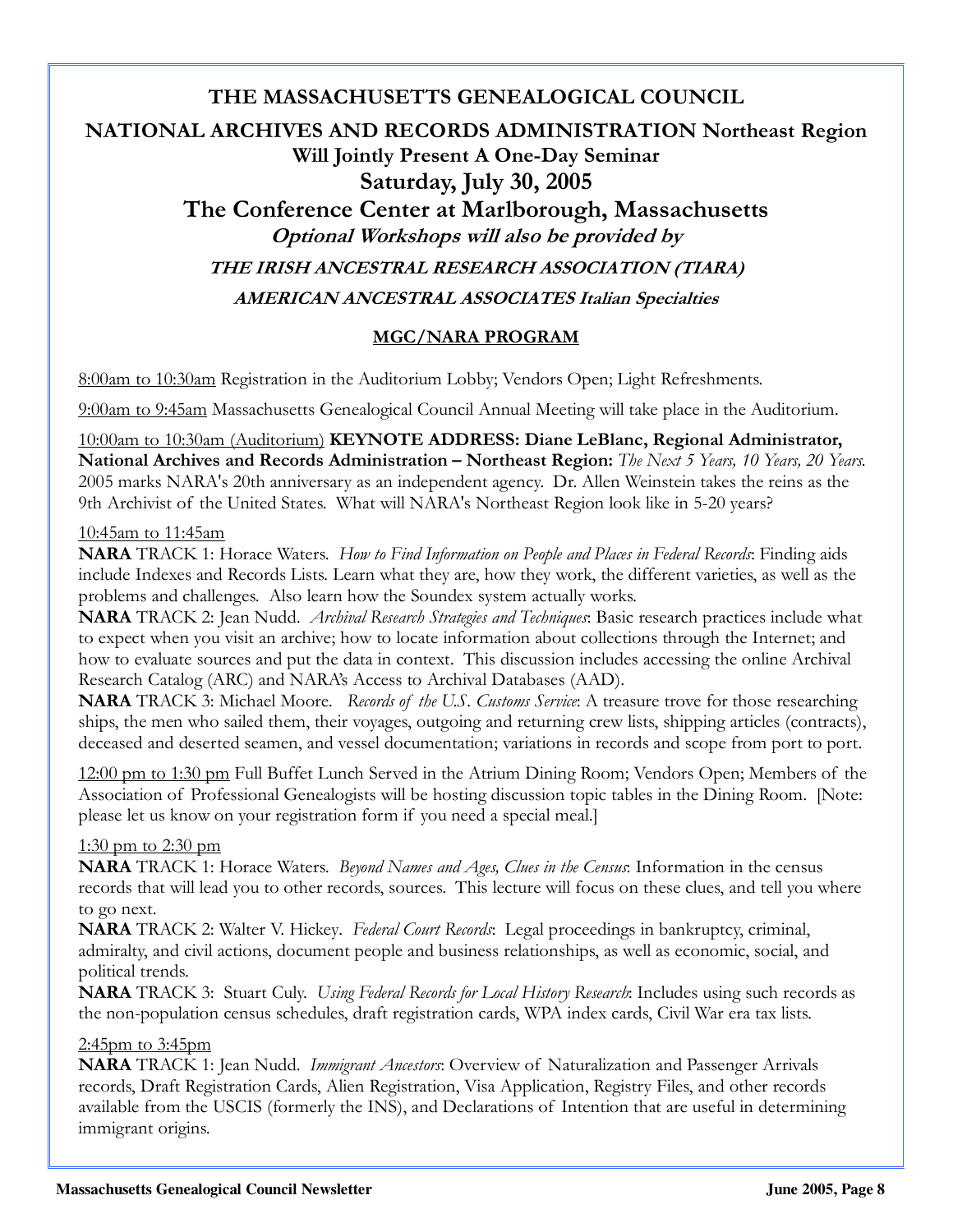NARA TRACK 2: Nancy Shader. In a New York State of Mind: Not all Federal records are created equal. Federal records from New York include Passenger Lists, Naturalization Records, and extensive Federal court records from one of the most litigious districts in the country.

NARA TRACK 3: Walter V. Hickey. Pathways to Records Case Studies: Few records exist in a vacuum. One key to successful research is to follow a record to see where it leads …or where it came from. Cases - Revolutionary War pensions; Detained Immigrants; Generational Family Study.

4:00pm to 4:45pm PANEL DISCUSSION AND QUESTIONS: hosted by Diane LeBlanc with NARA staff experts from Boston, Pittsfield and New York City. What's happening at NARA. What do users want? Where should we go from here?

4:45pm to 5pm Door Prizes and Announcements

### OPTIONAL TIARA PROGRAM

TIARA's program will consist of four workshops that will run in the morning and be repeated in the afternoon. These workshops are in addition to the MGC/NARA Program. Note that most of the TIARA workshops will take place at the same time as a NARA presentation. Each workshop will be limited to 24 participants to allow for plenty of personalized questions. You must register for the MGC Conference (\$50) in order to attend any of the TIARA workshops. Each TIARA workshop will cost an additional \$10. Payment will be made to TIARA. See the detailed NARA Program above for all other events.

### 8:45am to 9:45am

**TIARA** TRACK 1: Mary Choppa. What To Do Before You  $Go - Begimers$ . As your parents always told you, you have to do your homework. Nothing could be truer when preparing to do research in Ireland. This workshop will cover the basics of researching, how to start, and what you'll need to know before you take that transatlantic journey.

**TIARA** TRACK 2: Dennis Ahern. *What To Do When You're There – North*. The Anglo-Irish Treaty of 1921 partitioned six of Ireland's counties; Antrim, Armagh, Derry, Down, Fermanagh and Tyrone into an entity named Northern Ireland. Dennis Ahern will speak on researching records in Northern Ireland.

### 10:45am to 11:45am

**TIARA** TRACK 1: David Collins. What To Do Before You Go – Intermediate. It is possible to access Irish records here in the States to be better prepared for your trip. David will look at resources at the BPL, LDS, BC, and HISGEN, as well as some websites.

**TIARA** TRACK 2: Marie Daly. What To Do When You're There – South. Marie Daly, TIARA founder, will discuss researching at 5 of the major repositories in Dublin: The National Library, National Archives, Valuation Office, GRO, and Registry of Deeds.

1:30 pm to 2:30 pm TIARA TRACK 1: Mary Choppa. What To Do Before You Go – Beginners (see above) **TIARA** TRACK 2: Dennis Ahern. What To Do When You're There – North. (see above)

2:45pm to 3:45pm

TIARA TRACK 1: David Collins. What To Do Before You Go – Intermediate (see above) **TIARA** TRACK 2: Mary Ellen Grogan. What To Do When You're There – South (see above)

### OPTIONAL AMERICAN ANCESTRAL ASSOCIATES PROGRAM

Jonathan Galli of American Ancestral Associates will provide three workshops for Italian research and one Problem Solving session for Ethnic Immigrant groups in general. The founder and past president of Italian Genealogical Society of America (IGSA), Galli has been actively working in the field of genealogy for over twenty-five years, utilizing record centers in Italy, Nova Scotia, Salt Lake City, Washington, DC, and throughout the Northeast. These workshops are in addition to the MGC/NARA Program. Note that most of the workshops will take place at the same time as a NARA presentation. Each workshop will be limited to 10 participants. You must register for the MGC Conference (\$50) in order to attend these workshops. Each workshop will cost an additional \$10. See the detailed NARA Program above for all other events.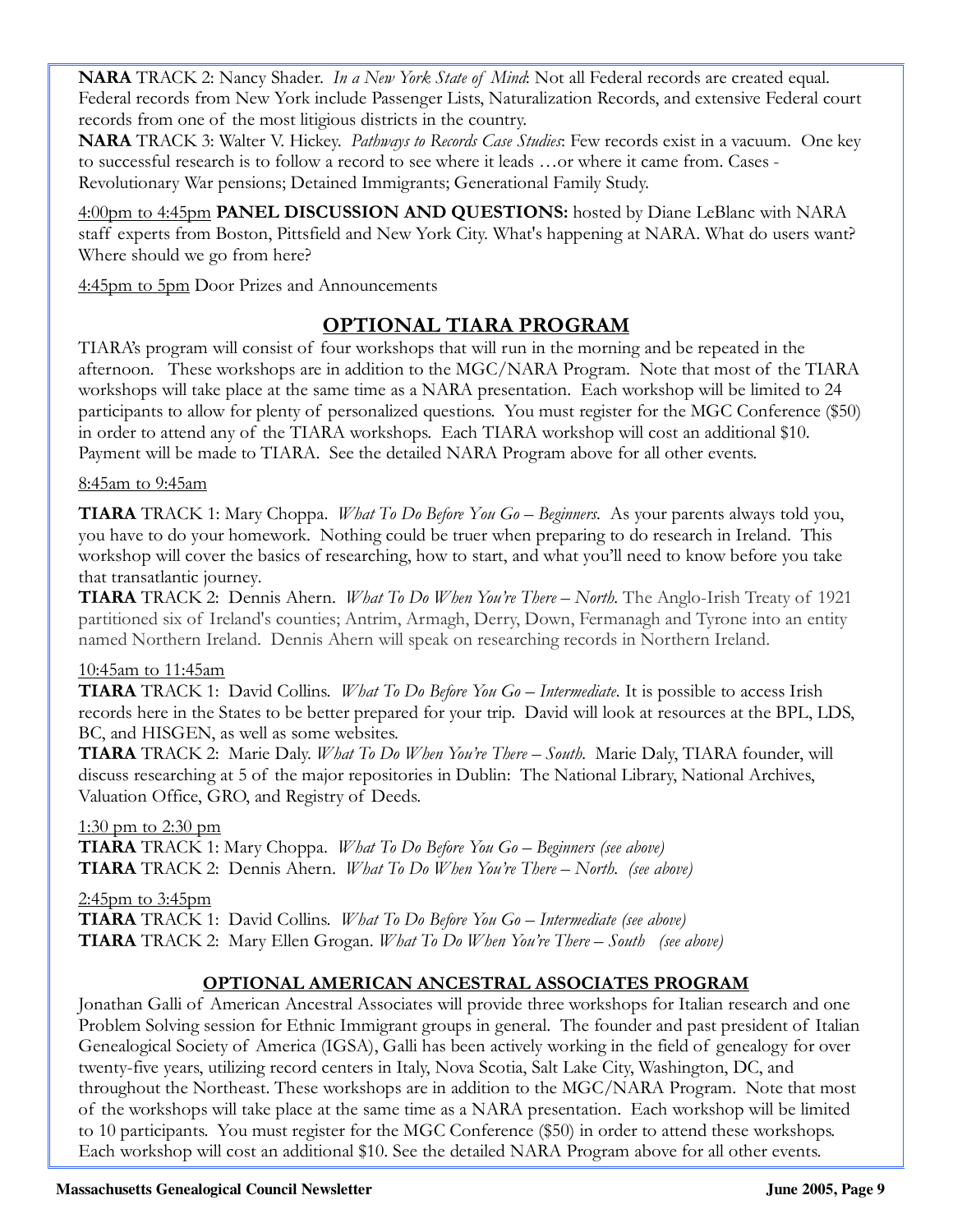8:45am to 9:45am: All Roads Lead to Rome - How to find your Italian Immigrant's Town of Origin. Learn how to use all of the clues and resources available.

10:45am to 11:45am: In Italia I – Research Using Italian Records from the U.S. Italian history, as well as modern political divisions, affects records content and location. Special tips for reading Italian records or writing to request Italian records.

1:30 pm to 2:30 pm: In Italia II – Research in Italy. What to expect, whether you are researching in the Civil Registry Office, the Church Records and Archives, the State and Commune archives, or the Notorial Archives.

2:45pm to 3:45pm: Ethnic and Immigrant Problem Solving – Question and Answer session. This workshop allows for Personal Guidance for any ethnic group.

### LOCATION & DIRECTIONS

The Conference Center at Marlborough, 280 Locke Drive, Marlborough, MA 01752 Phone: 508.263.5500 From Boston and Route 128: Take the Massachusetts Turnpike West (Rt. 90) to Route 495 North (Exit 11A). From Route 495 North, take Exit 24B onto Route 20 West. Follow directions below.

From Logan International Airport, Boston: Follow signs to the Ted Williams Tunnel to Route 90 West (Mass Turnpike). Take Mass. Pike West (Route 90) to Route 495 North (Exit 11A). From Route 495 North, take Exit 24B onto Route 20 West. Follow directions below.

From Worcester, Massachusetts: Take Route 290 East to Route 495 South. From Route 495 South, take Exit 24 B onto Route 20 West. Follow directions below.

From Springfield and Western Massachusetts: Take Mass. Pike (Route 90) to Route 495 North (Exit 11A). From Route 495 North, take Exit 24B onto Route 20 West. Follow directions below. From Cape Cod: Take Route 495 North to Exit 24B onto Route 20 West. Follow directions below.

"DIRECTIONS BELOW": Take your first right onto Felton Street (just before the gas station). Follow Felton Street, and go through the set of lights. At this point, Felton Street becomes Locke Drive. Continue to the end of Locke Drive. The Conference Center at Marlborough entrance will be straight ahead. **Parking:** Turn left at the entrance and follow the road around the bend. Guest parking is available in lots A, B, or C on the right side. Follow the walkway signs to the "Front Desk/Registration" entrance.

PUBLIC TRANSPORTATION: There is Commuter Rail service from both Worcester and Boston to Westborough. If you need a Saturday pickup at the station, email Mary Ellen Grogan (megrogan@ix.netcom.com or call 617-367-4968). Rides will also be available on Friday afternoon for those spending the night at the hotel.

### OVERNIGHT ACCOMMODATIONS:

Rooms are available in the conference center hotel for \$89. Twenty-five wooded acres and recreation options make it a great spot for the weekend. See their website at http://www.ahl-marlborough.com/. Call 508-263- 5500 to make a reservation. Make a note on your registration if you would like to go to the Wayside Inn on Friday for dinner.

**SEMINAR LUNCHEON TOPICS:** The dining room will be set up with small tables. Each table will have one or two experienced genealogists to lead a discussion on research in a special area. The topics include: research in Canada, Ireland, Scotland, and colonial New England; the preparation of applications for lineage societies such as the DAR; research in the  $19<sup>th</sup>$  and  $20<sup>th</sup>$  century records of Massachusetts, Rhode Island, Connecticut, Maine and New York; using Church Records; preparing an application for Certification in genealogy; the records held at the National Archives; and more. After you have registered at the Seminar and picked up your nametag and syllabus, we will have a table where you can select the luncheon topic that you want to join. Seats may be limited. We will try to accommodate everyone. We will give you a diagram of the dining room which will show the location of your table. Food is plentiful, so you can go and find your seat and then collect your lunch choice.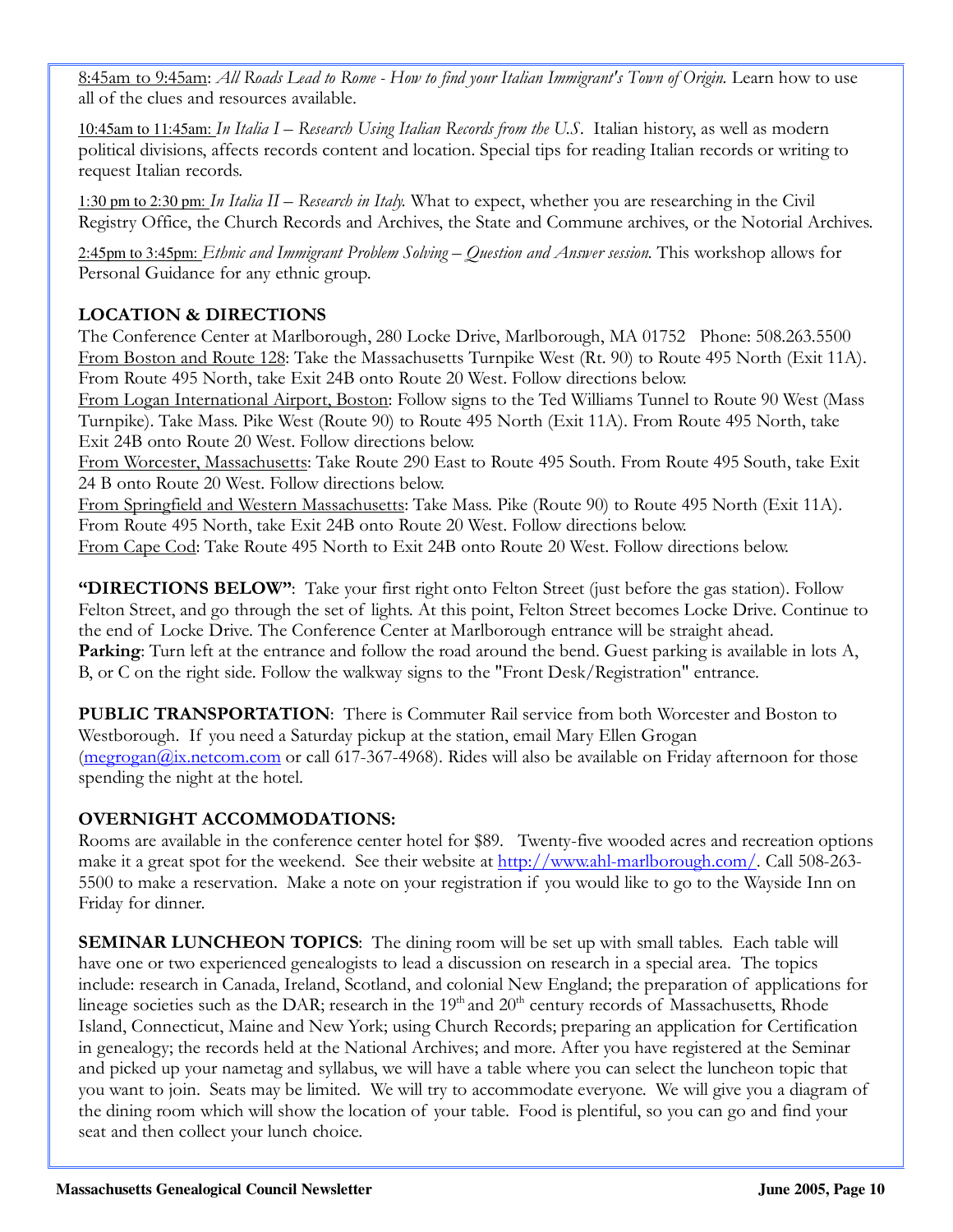### REGISTRATION FORM for MGC/NARA Program and Optional Workshops

Submit One Registration Form Per Person, Please. Names will appear on the name badges as given below.

|                                                                                                                     |                                                                               |                                                                                | <b>COSTS:</b> Registration must be received by July 25. Members (\$50), Non-members (\$60).<br>You may join MGC now for \$10 (2005 Annual Dues). The cost includes all-day refreshments and full buffet lunch.                                                                                                                                                                                                                                                                                                                                                                                                                                                                                                     |  |  |  |
|---------------------------------------------------------------------------------------------------------------------|-------------------------------------------------------------------------------|--------------------------------------------------------------------------------|--------------------------------------------------------------------------------------------------------------------------------------------------------------------------------------------------------------------------------------------------------------------------------------------------------------------------------------------------------------------------------------------------------------------------------------------------------------------------------------------------------------------------------------------------------------------------------------------------------------------------------------------------------------------------------------------------------------------|--|--|--|
|                                                                                                                     | will assign tables according to the date that your registration was received. |                                                                                | <b>NOTE:</b> An earlier version of the registration form had an "early registration" cut-off of June 15. Since we were<br>delayed in sending out the meeting announcements, we have changed that date. July 25 is the final date for<br>arranging for luncheons, so that is the cut-off. However, in the event that the APG tables are oversubscribed we                                                                                                                                                                                                                                                                                                                                                           |  |  |  |
| <b>COMMENTS</b> (re dinner on Friday, food sensitivities, rides, luncheon topics for discussion, etc.): ___________ |                                                                               |                                                                                |                                                                                                                                                                                                                                                                                                                                                                                                                                                                                                                                                                                                                                                                                                                    |  |  |  |
| $\bullet$<br>$\bullet$<br>track number for each time period.                                                        | TIARA registration is \$50 (conference) and \$10 for each workshop.           |                                                                                | If you are NOT registering for TIARA workshops, send this completed form (with check made out to<br>Massachusetts Genealogical Council) to: Massachusetts Genealogical Council, P.O. Box 5393,<br>Cochituate, MA 01778-5393. Remember that each Italian Workshop is an additional \$10.<br>To register for any TIARA workshops, please send completed form (with check made out to TIARA)<br>to: TIARA - Attn: Mary E. Choppa, 2120 Commonwealth Avenue, Auburndale, MA 02466-1909.<br>Please let us know which MGC/NARA lectures you think you will attend. You are not committed to these<br>lectures. It is only a guide to help us choose the most appropriate size lecture rooms. Make a checkmark beside the |  |  |  |
| Track 1<br>Track 2<br>Track 3                                                                                       | Track 1<br>Track 2<br>Track 3                                                 | $\mathcal{L}^{\text{max}}$ and $\mathcal{L}^{\text{max}}$<br>Track 3           | Track 1<br>$\frac{1}{2}$ and $\frac{1}{2}$<br>Track 2                                                                                                                                                                                                                                                                                                                                                                                                                                                                                                                                                                                                                                                              |  |  |  |
|                                                                                                                     |                                                                               |                                                                                | PLEASE INDICATE WHICH Italian WORKSHOP YOU WOULD LIKE TO ATTEND (if applicable)                                                                                                                                                                                                                                                                                                                                                                                                                                                                                                                                                                                                                                    |  |  |  |
|                                                                                                                     |                                                                               |                                                                                | PLEASE INDICATE WHICH TIARA WORKSHOP YOU WOULD LIKE TO ATTEND (if applicable)                                                                                                                                                                                                                                                                                                                                                                                                                                                                                                                                                                                                                                      |  |  |  |
| <u>8:45am – 9:45am</u><br>$\text{Track } 2 \quad \underline{\qquad}$                                                | <u> 10:45am - 11:45am</u>                                                     | $1:30 \text{pm} - 2:30 \text{pm}$ $2:45 \text{pm} - 3:45 \text{pm}$<br>Track 2 | Track 2                                                                                                                                                                                                                                                                                                                                                                                                                                                                                                                                                                                                                                                                                                            |  |  |  |
|                                                                                                                     |                                                                               |                                                                                | Email Sharon Sergeant (info@ancestralmanor.com) or call 781-209-8861 with any questions.                                                                                                                                                                                                                                                                                                                                                                                                                                                                                                                                                                                                                           |  |  |  |